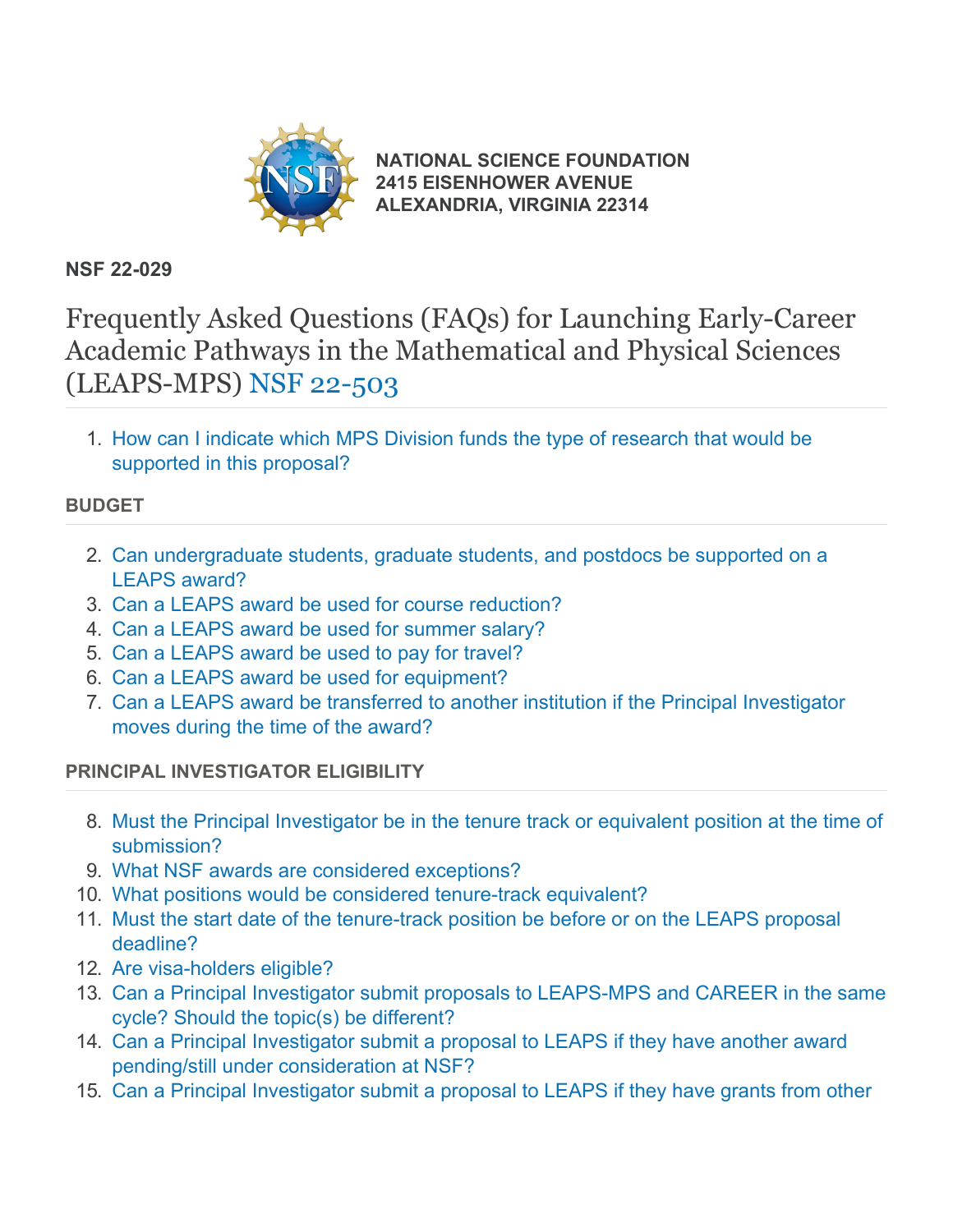[agencies/organizations?](#page-4-1)

- 16. [What if the Principal Investigator receives tenure during the LEAPS award period?](#page-4-2)
- 17. [Can someone from a non-MPS Department, such as from an Engineering school apply?](#page-4-3) [Can someone with a PhD from outside the MPS fields apply?](#page-4-3)
- 18. [Is there a cap on the number of years one can be post-PhD for this program?](#page-4-4)

### **INSTITUTIONAL QUESTIONS**

- 19. [Will Principal Investigators at Carnegie Research 1 \(R1\) that are Minority Serving](#page-4-5) [Institutions \(MSIs\) be considered?](#page-4-5)
- 20. [Will Carnegie Research 1 \(R1s\) that are not MSIs be considered?](#page-4-6)
- 21. [What should be in the institutional letter of support?](#page-5-0)
- 22. [In the proposal, should the focus be on improving the whole institution, or the Principal](#page-5-1) [Investigator's department?](#page-5-1)
- 23. [What would happen if a Principal Investigator were to change institutions?](#page-5-2)

# **OTHER TOPICS**

- 24. [Is educational research supported?](#page-5-3)
- 25. [Will proposals be evaluated at the MPS level? Or within the MPS Divisions?](#page-5-4)
- 26. [What if a proposed research program is interdisciplinary and crosses more than one](#page-5-5) [MPS/NSF division?](#page-5-5)
- 27. [Will additional consideration be given to proposals from Principal Investigators who](#page-5-6) [identify as members of one of the listed underrepresented groups?](#page-5-6)
- 28. [Can a LEAPS proposal be submitted as an RUI?](#page-6-0)
- 29. [How can I find examples of what has been awarded in the program before?](#page-6-1)

#### <span id="page-1-0"></span>**GENERAL TO ALL**

1. **How can I indicate which MPS Division funds the type of research that would be supported in this proposal?**

When submitting the proposal, you will be asked for the program Solicitation Number. Select the LEAPS-MPS 22-503 solicitation. Then for the NSF Unit of Consideration, select one of the five receiving programs in one of the Divisions (Astronomical Sciences, Chemistry, Materials Research, Mathematical Sciences, Physics) within MPS, as noted in the solicitation. Please choose one choice as the appropriate program. This will help us sort the proposal when they arrive at NSF.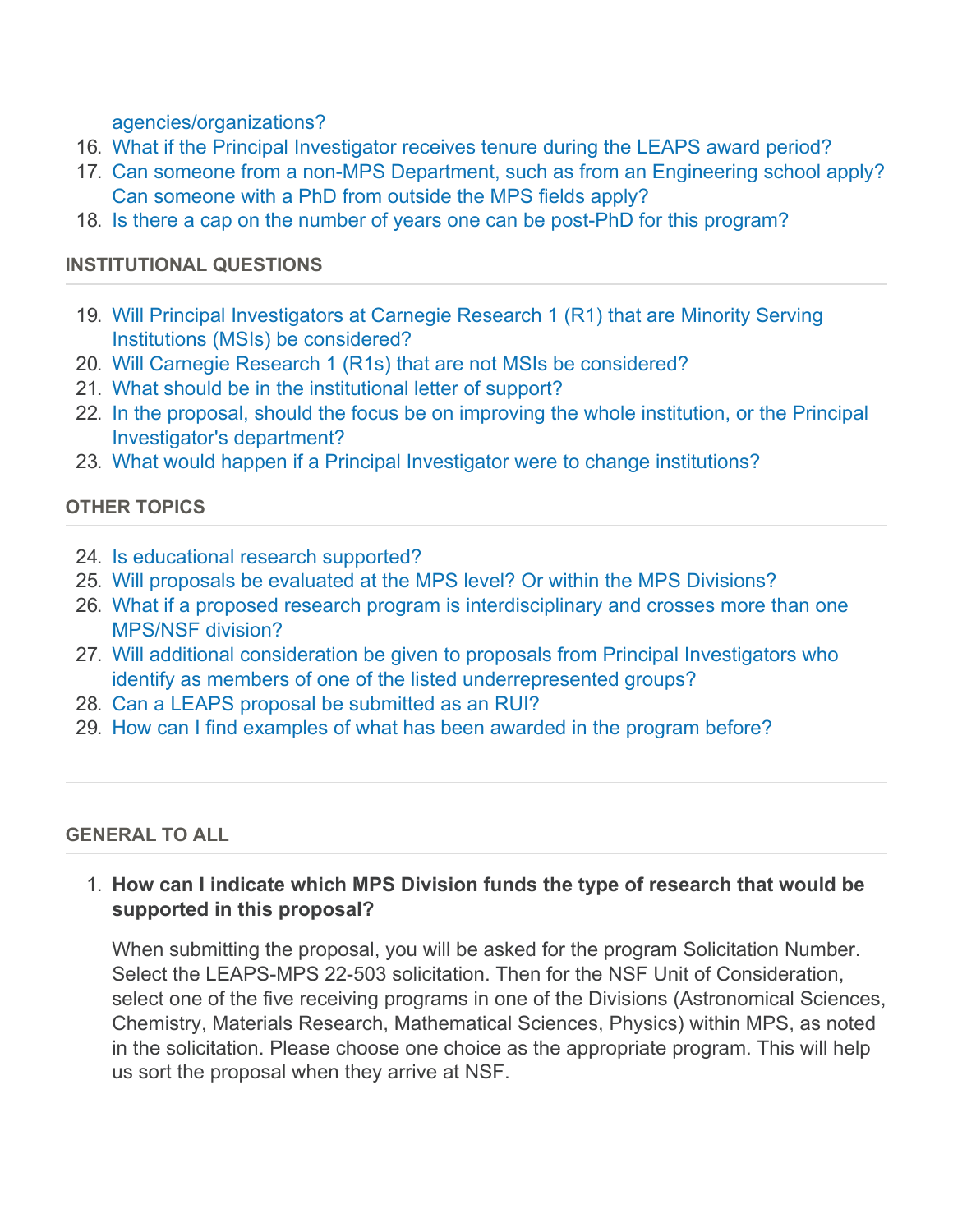#### <span id="page-2-0"></span>**BUDGET**

#### 2. **Can undergraduate students, graduate students, and postdocs be supported on a LEAPS award?**

Yes.

#### <span id="page-2-1"></span>3. **Can a LEAPS award be used for course reduction?**

Please consult with the cognizant Program Officer in the Division that would potentially support the planned research. See the [LEAPS-MPS program page](https://beta.nsf.gov/funding/opportunities/launching-early-career-academic-pathways-mathematical-and-physical-sciences) for contact information

#### <span id="page-2-2"></span>4. **Can a LEAPS award be used for summer salary?**

Yes, the Principal Investigator (PI) and senior personnel (if any) can each request up to two months of their regular salary in any one year.

#### <span id="page-2-3"></span>5. **Can a LEAPS award be used to pay for travel?**

Yes.

### <span id="page-2-4"></span>6. **Can a LEAPS award be used for equipment?**

- a. Yes, but equipment acquisition should not be the focus of the award. There are a number of solicitations specifically aimed at developing new technologies and instrumentation and if interested in one of those funding opportunities, please contact the cognizant Program Officer to discuss.
- b. Principal Investigators interested in major equipment acquisition or development might consider the NSF Major Research Instrumentation program: [https://www.nsf.gov/funding/pgm\\_summ.jsp?pims\\_id=5260](https://www.nsf.gov/funding/pgm_summ.jsp?pims_id=5260). Please see the solicitation for details. Institutional submission limits apply.

### <span id="page-2-5"></span>7. **Can a LEAPS award be transferred to another institution if the Principal Investigator moves during the time of the award?**

See Chapter VII.B.2.f of the *NSF Proposal & Award Policies & Procedures Guide* [\(PAPPG](https://www.nsf.gov/publications/pub_summ.jsp?ods_key=pappg)) for details and guidance and contact the cognizant Program Officer to discuss.

#### <span id="page-2-6"></span>**PRINCIPAL INVESTIGATOR ELIGIBILITY**

8. **Must the Principal Investigator be in the tenure track or equivalent position at the time of submission?**

As specified in the solicitation, the PI must be "a new investigator, i.e., in the pre-tenure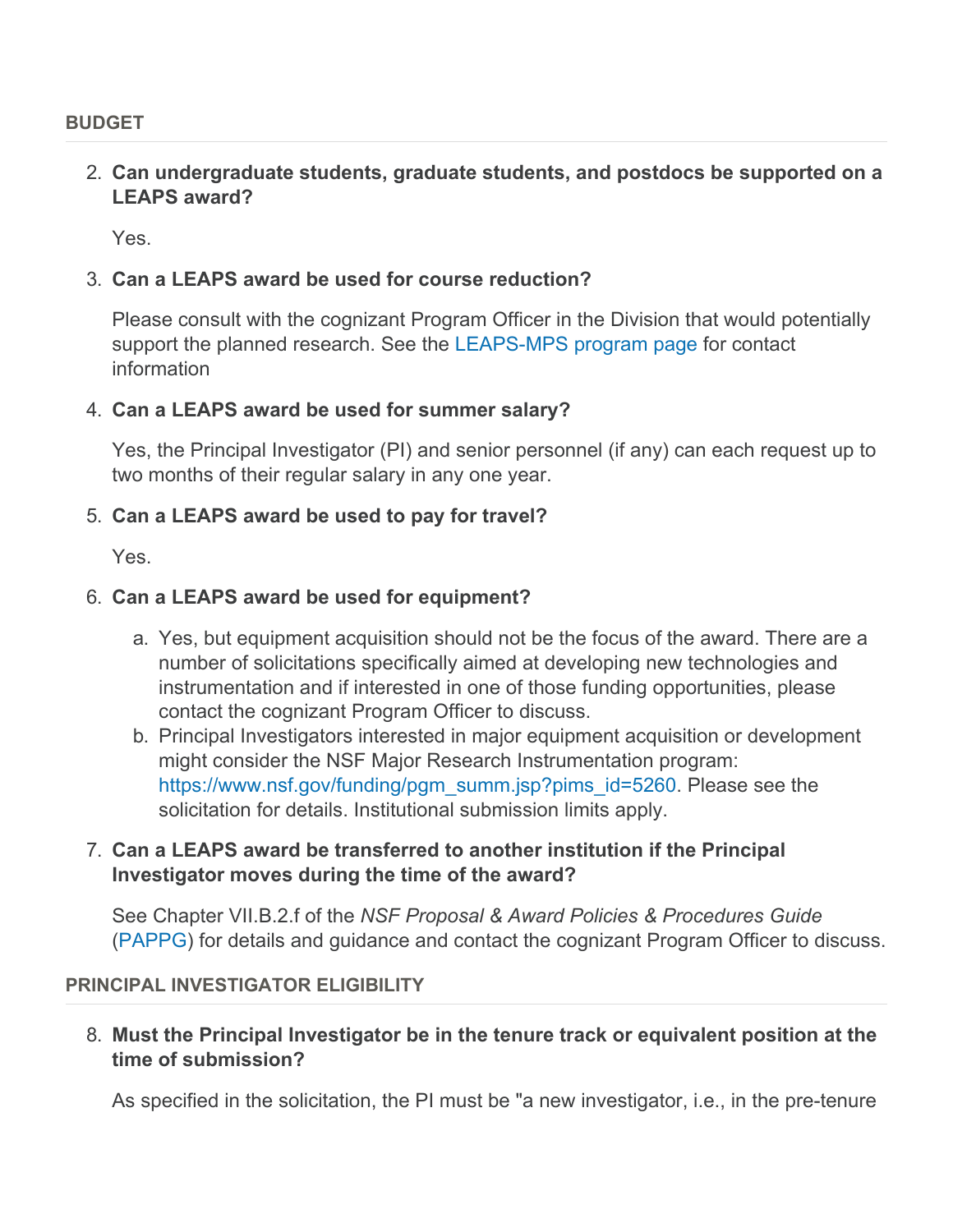period, at the time of submission, as a tenure-track faculty member in a U.S. IHE eligible to receive NSF support". New investigators in tenure track equivalent positions are also eligible. See the solicitation for more detail

## <span id="page-3-0"></span>9. **What NSF awards are considered exceptions?**

As listed in the solicitation, individuals who served as Principal Investigators, or co-Principal Investigators, on Fellowship, Conference/Workshop, Equipment, Travel and Instrumentation Infrastructure and Research Opportunity Award (ROA) grants are eligible to submit proposals to the LEAPS-MPS program. More specifically, this includes awards made through the Major Research Instrumentation program, Campus Cyberinfrastructure awards made through the Office of Advanced Cyberinfrastructure, awards whose primary focus is to support a conference or workshop, unpaid senior personnel (mentors) in Research Experience for Undergraduate (REU) awards, Extreme Science and Engineering Discovery Environment (XSEDE) awards for computational time, and Fellowship awards. Other similar types of awards (those that do not support research) may also be exceptions. Please contact the cognizant Program Officer to check if questions remain

# <span id="page-3-1"></span>10. **What positions would be considered tenure-track equivalent?**

The submitting institution must determine whether the position is tenure track equivalent. Guidance is in the solicitation.

# <span id="page-3-2"></span>11. **Must the start date of the tenure-track position be before or on the LEAPS proposal deadline?**

Yes.

# <span id="page-3-3"></span>12. **Are visa-holders eligible?**

No. Per the solicitation, individuals are eligible to serve as PI only if they are a citizen, national or legally admitted permanent resident of the United States at the time the proposal is submitted.

# <span id="page-3-4"></span>13. **Can a Principal Investigator submit proposals to LEAPS-MPS and CAREER in the same cycle? Should the topic(s) be different?**

Yes, a Principal Investigator may submit in the same cycle. Each proposal should be listed as Pending Support within the other proposal's Current and Pending Support section. The PI should talk with the cognizant Program Officer in the core program that would be evaluating the CAREER proposal to assess the degree to which the proposals overlap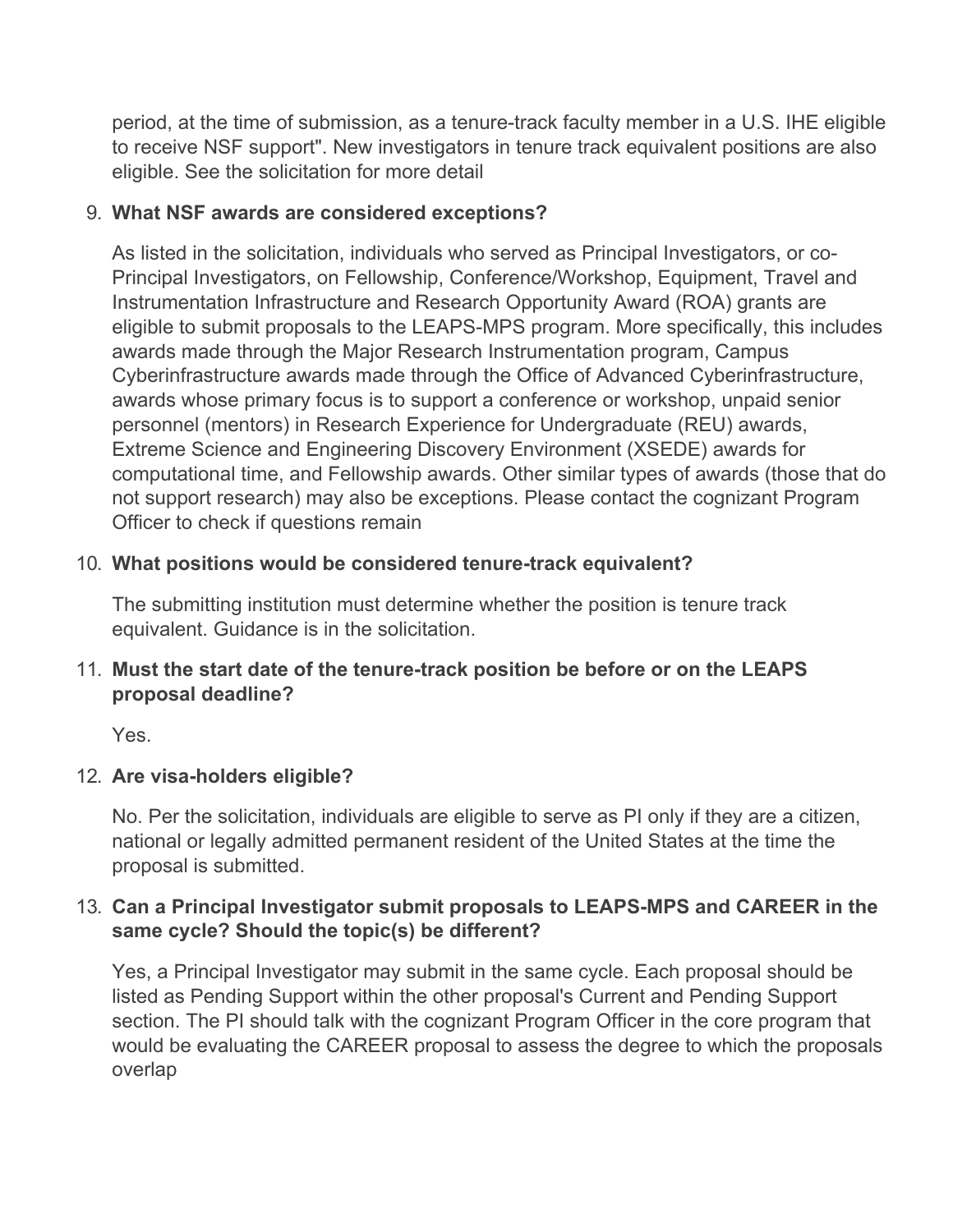#### <span id="page-4-0"></span>14. **Can a Principal Investigator submit a proposal to LEAPS if they have another award pending/still under consideration at NSF?**

Yes. However, please note that the priority of LEAPS-MPS is to support new investigators with no research funding.

## <span id="page-4-1"></span>15. **Can a Principal Investigator submit a proposal to LEAPS if they have grants from other agencies/organizations?**

LEAPS awards are intended to support MPS principal investigators in launching their research careers such that LEAPS-MPS awards are followed by competitive CAREER or individual-investigator grant submissions. An individual with funding from another agency is eligible to submit. All proposers should demonstrate why this award is critical to help initiate their research programs.

## <span id="page-4-2"></span>16. **What if the Principal Investigator receives tenure during the LEAPS award period?**

Eligibility is determined at the time of the solicitation deadline. Once an award is made, changes in tenure status will not affect the award in place.

## <span id="page-4-3"></span>17. **Can someone from a non-MPS Department, such as from an Engineering school apply? Can someone with a PhD from outside the MPS fields apply?**

Yes, to both questions. As long as the proposed research fits within the scope of what at least one MPS Division would fund, as long as the award will position you to seek future funding from an MPS Division, and as long as the broadening participation plan is developed as outlined in the solicitation, you are eligible to apply. The field of origin of the PhD and the home department of the proposer are not eligibility criteria.

### <span id="page-4-4"></span>18. **Is there a cap on the number of years one can be post-PhD for this program?**

No.

### **INSTITUTIONAL QUESTIONS**

# <span id="page-4-5"></span>19. **Will Principal Investigators at Carnegie Research 1 (R1) that are Minority Serving Institutions (MSIs) be considered?**

Yes, although a Principal Investigator at any R1 will need to strongly justify the potential impact of the award.

### <span id="page-4-6"></span>20. **Will Carnegie Research 1 (R1s) that are not MSIs be considered?**

Yes, although a Principal Investigator at any R1 will need to strongly justify the potential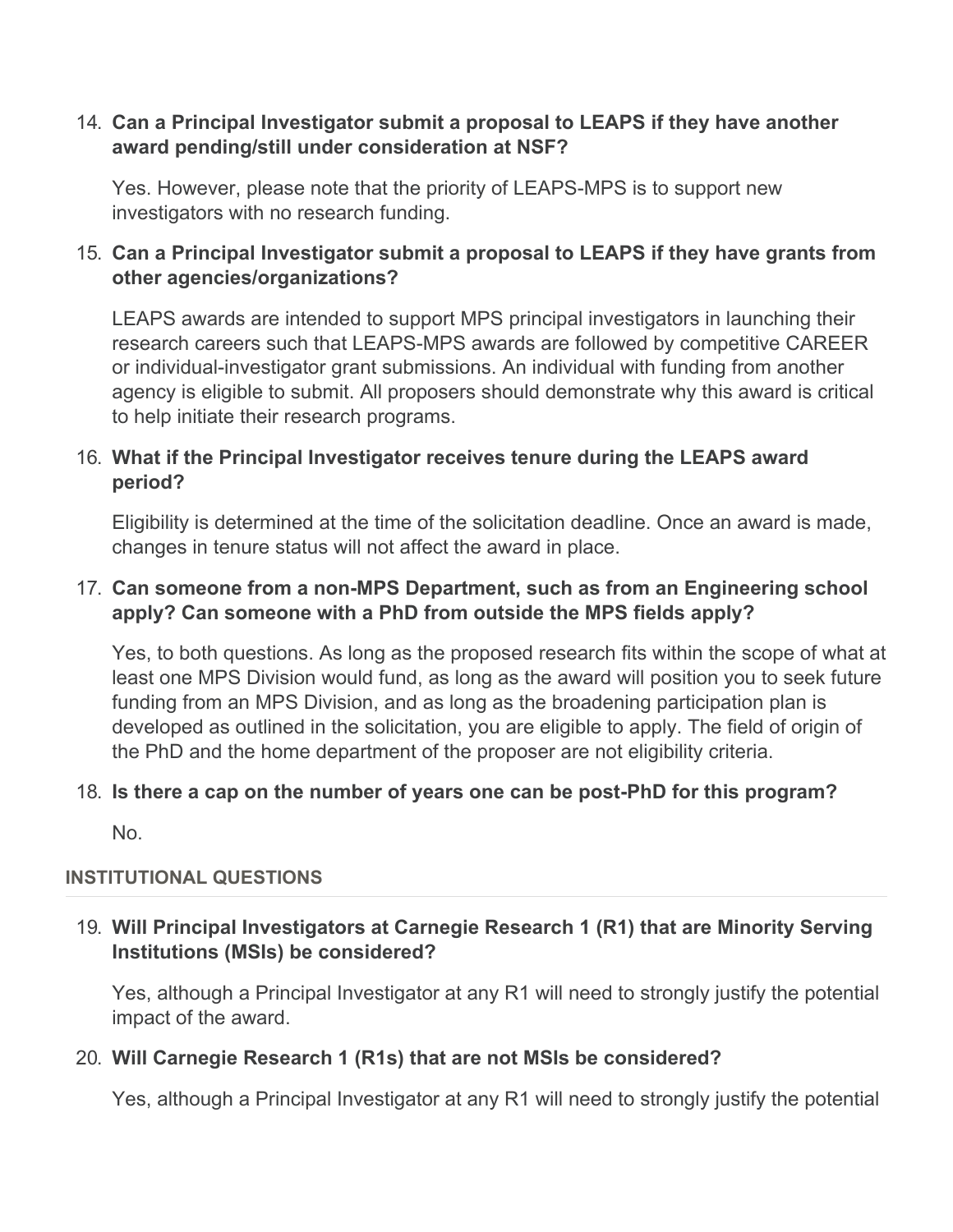impact of the award.

# <span id="page-5-0"></span>21. **What should be in the institutional letter of support?**

The letter of institutional support (from a department chair or dean) should summarize the availability of facilities and other resources supporting the proposed activities.

# <span id="page-5-1"></span>22. **In the proposal, should the focus be on improving the whole institution, or the Principal Investigator's department?**

The Impact Statement should lay out the impact on both the department and the institution. The specifics of the Broadening Participation plan will vary between proposals but should focus on broadening the participation of members of underrepresented groups within MPS fields as described in the solicitation.

# <span id="page-5-2"></span>23. **What would happen if a Principal Investigator were to change institutions?**

Please refer to PAPPG Chapter VII.B.2.f for details and guidance.

# **OTHER TOPICS**

### <span id="page-5-3"></span>24. **Is educational research supported?**

For the most part no. The proposal must describe research within the scope of topic areas covered by the five MPS Divisions, which are: Astronomical Sciences (AST), Chemistry (CHE), Materials Research (DMR), Mathematical Sciences (DMS), and Physics (PHY). PHY does support a limited amount of Physics Education Research aimed at Physics majors.

# <span id="page-5-4"></span>25. **Will proposals be evaluated at the MPS level? Or within the MPS Divisions?**

All proposals must be submitted to a specified program in one of the five MPS Divisions. Proposals will be evaluated within the most appropriate MPS Division.

### <span id="page-5-5"></span>26. **What if a proposed research program is interdisciplinary and crosses more than one MPS/NSF division?**

Interdisciplinary projects that connect MPS areas to other disciplines and sub-fields are welcomed as those that connect to fields not within the purview of MPS. However, the bulk of the effort must fall within one of the areas within the purview of MPS. You must choose one of the five participating MPS Divisions to receive your proposal

### <span id="page-5-6"></span>27. **Will additional consideration be given to proposals from Principal Investigators who identify as members of one of the listed underrepresented groups?**